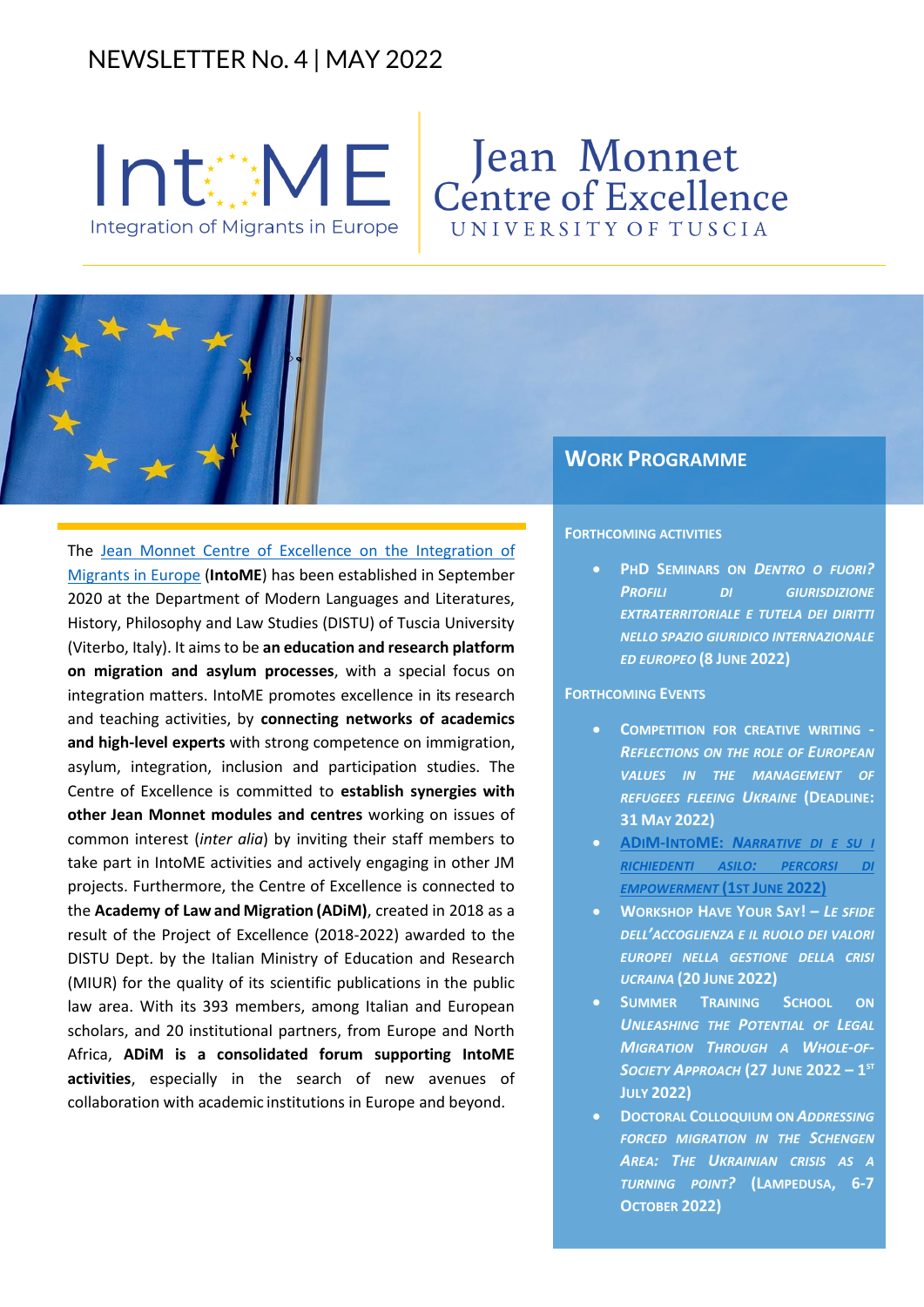### *Forthcoming Events*

## *Competition for creative writing - Reflections on the Role of European Values in the Management of Refugees Fleeing Ukraine* **(31 May 2022)**

The unified Study Course of Law and European Studies of the Department of Modern Languages, Literature, History, Philosophy and Law Studies (DISTU) of the University of Tuscia, on the proposal of the Rotaract club of Viterbo, announces the first edition of a competition for creative writing aimed at the conferral of n. 3 prizes worth 200.00 euros each to students who will engage with the writing of a short essay on the topic: "Reflections on the role of European values in the management of refugees fleeing Ukraine". The public awarding of the winning candidates will take place on the occasion of the annual event entitled "Have Your Say", which is organized as part of the activities of the Jean Monnet Center of Excellence on the Integration of Migrants in Europe (IntoME).

The competition notice is availabl[e here.](https://www.intome.eu/concorso-di-scrittura-creativa/)

# *Workshop HAVE YOUR SAY! – Le sfide dell'accoglienza e il ruolo dei valori europei nella gestione della crisi ucraina* **(20 June 2022)**

To celebrate the World Refugee Day, the Jean Monnet Centre of Excellence IntoME organizes the Workshop *HAVE YOUR SAY!,*  which proposes a choral reflection on the theme of the common values to the peoples of Europe in the constructions of policies for the reception and inclusion of refugees, especially those fleeing from conflict. The Workshop, scheduled on **June 20, 2022** at the **Aula Magna of the DISTU Department of Tuscia University**, intends to shed light on the contribution of Tuscia University to the development of a more inclusive and welcoming society, through the construction of a network involving institutions such as ANCI and the Prefecture, the organized civil society, with the Rotaract Viterbo, the association ALUMNI Viterbo, the association Refugees Welcome Viterbo, student associations, and especially the students of Tuscia University.

The Workshop's **programme** is available [here.](https://www.intome.eu/have-your-say/)

#### **RECENT EVENTS**

- **EUROPEAN FORUM CALL FOR PAPERS: SPECIAL FOCUS ON** *INSTRUMENTALISATION OF MIGRANTS, SANCTIONS TACKLING HYBRID ATTACKS AND SCHENGEN REFORM IN THE SHADOWS OF THE PACT* **(DEADLINE 31 MARCH 2022)**
- **ADIM-INTOME:***ISLAM, C[ONSTITUTIONAL](https://www.youtube.com/watch?v=bQMu5cAxd2A&t=3s)  L[AW AND](https://www.youtube.com/watch?v=bQMu5cAxd2A&t=3s) HUMAN RIGHTS.* [Presentazione della monografia di](https://www.youtube.com/watch?v=bQMu5cAxd2A&t=3s)  [Tommaso Virgili](https://www.youtube.com/watch?v=bQMu5cAxd2A&t=3s) **(4 MAY 2022)**
- **ADIM-INTOME:** *L[A SENTENZA N](https://www.youtube.com/watch?v=IKzIoKleFGg&t=283s). 63 DEL 2022 [DELLA CORTE COSTITUZIONALE SUL](https://www.youtube.com/watch?v=IKzIoKleFGg&t=283s)  [FAVOREGGIAMENTO DELL](https://www.youtube.com/watch?v=IKzIoKleFGg&t=283s)'IMMIGRAZIONE IRREGOLARE: [PORTATA E IMPLICAZIONI](https://www.youtube.com/watch?v=IKzIoKleFGg&t=283s)***(30 MARCH [2022\)](https://www.youtube.com/watch?v=IKzIoKleFGg&t=283s)**
- **ADIM-INTOME YOUNG RESEARCHERS LAB -** *P2P DISCUSSION* **(24 MARCH 2022)**
- [ADiM-IntoME: L'inferno libico: i](https://www.youtube.com/watch?v=_6T91Qzny0A)  [crimini contro i migranti davanti alla](https://www.youtube.com/watch?v=_6T91Qzny0A)  [corte penale internazionale?](https://www.youtube.com/watch?v=_6T91Qzny0A) **(23 [FEBRUARY](https://www.youtube.com/watch?v=_6T91Qzny0A) 2022)**
- [ADiM-IntoME: i diritti costituzionali](https://www.youtube.com/watch?v=v0lN_FYM_Ys&t=3s)  [dei migranti in viaggio. sulle rotte del](https://www.youtube.com/watch?v=v0lN_FYM_Ys&t=3s)  mediterraneo [\(9 february 2022\)](https://www.youtube.com/watch?v=v0lN_FYM_Ys&t=3s)

#### **RECENT PUBLICATIONS**

• **P.BONETTI, M. D'ONGHIA, P. MOROZZO DELLA ROCCA, M. SAVINO (EDS.)***, IMMIGRAZIONE E LAVORO: QUALI REGOLE? MODELLI, PROBLEMI E TENDENZE,* **EDITORIALE SCIENTIFICA, 2022 ([OPEN ACCESS](https://www.editorialescientifica.com/shop/e-book/immigrazione-e-lavoro-quali-regole-detail.html))**

*Executive Staff***: M. Savino, D. Vitiello, G. Del Turco IntoME Secretariat University of Tuscia (Viterbo) Department of Linguistics and Literary, Historical, Philosophical and Legal Studies (DISTU) Via San Carlo, 32 – 01100 Viterbo, Italy Email: intome@unitus.it**

**© Università della Tuscia, July 2021**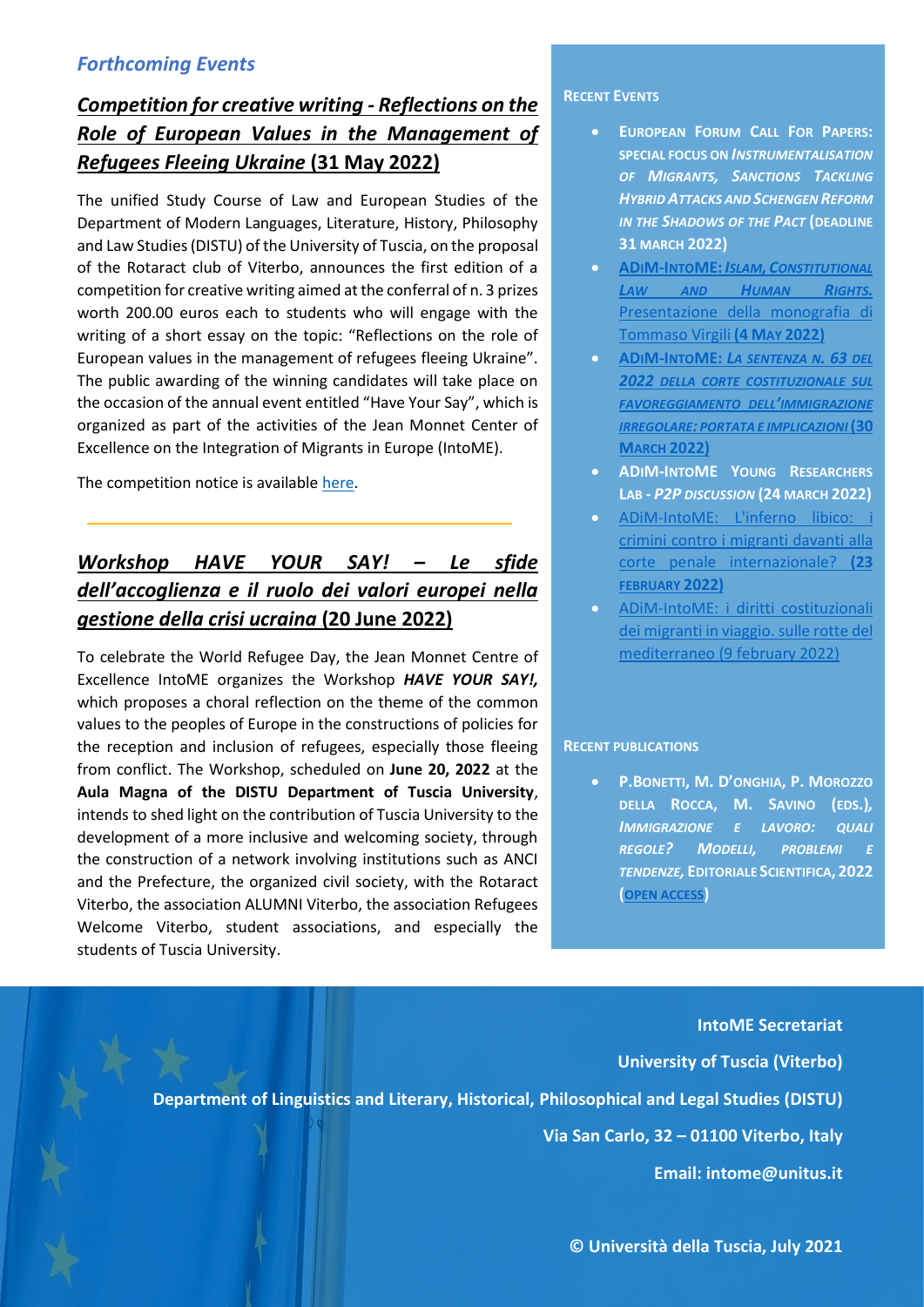## *IntoME SUMMER TRAINING SCHOOL on Unleashing the Potential of Legal Migration Through a Whole-of-Society Approach (27 June 2022 – 1 st July 2022)*

The second edition of the **IntoME Summer Training School** will provide attendees with an extensive and thorough understanding of key drivers shaping regular migration: i) legal migration for work, which is connected to the skills divide, the attraction of talents and the recognition of qualifications; ii) extended family reunification and education pathways, which relate to the relevance of family unit and education for young generations in domestic social policy; iii) humanitarian admission via resettlement, complementary pathways and other "active refugee admission policies", applicable in situations of protracted and mass displacement.

These dimensions will be explored from an interdisciplinary and multi-stakeholder perspective, at local, national, and supranational level, accounting for the contribution of organised civil society, diasporas, and grassroots groups. To this aim, leading academics, practitioners, and experts in the fields of labor law, EU law, welfare studies and public policies, geography and territorial processes will be involved.

The School's **programme** and is available [here.](https://www.intome.eu/summer-training-school-2022/)

#### *Coordinators***: M. Savino and D. Vitiello**

## *ADiM Doctoral and Postdoctoral Colloquium – Addressing forced migration in the Schengen area: The Ukrainian crisis as a turning point?* **(6-7 October 2022)**

The fourth Doctoral & PostDoctoral Colloquium of the Academy of Law and Migrations (ADiM), organized in cooperation with the Jean Monnet Centre of Excellence on the Integration of Migrants in Europe (IntoME), will take place on **6 and 7 October 2022 in Lampedusa**, Italy. Like the previous editions, the aim of the Colloquium is to enhance the scientific contribution of young researchers in the migration field (Ph.D. students, postdoctoral researchers and research fellows), promoting discussion across disciplines and with experts on this field. The fourth edition will be entirely devoted to addresses the issue of mass migration and human mobility in a rapidly changing global context, with a privileged focus on managing the reception of Ukrainian citizens in one or more Member States of Europe, on temporary protection as an alternative model of migration management, and its impact on the destiny of the New Pact on Migration and Asylum.

Click [here](https://www.intome.eu/addressing-forced-migration-in-the-schengen-area-the-ukrainian-crisis-as-a-turning-point/) to read the **Call**.

*Scientific Committee:* **A. Bufalini, F. Martines, S. Penasa, D. Vitiello**

**IntoME Secretariat University of Tuscia (Viterbo) Department of Linguistics and Literary, Historical, Philosophical and Legal Studies (DISTU) Via San Carlo, 32 – 01100 Viterbo, Italy**

**Email: intome@unitus.it**

**© Università della Tuscia, July 2021**